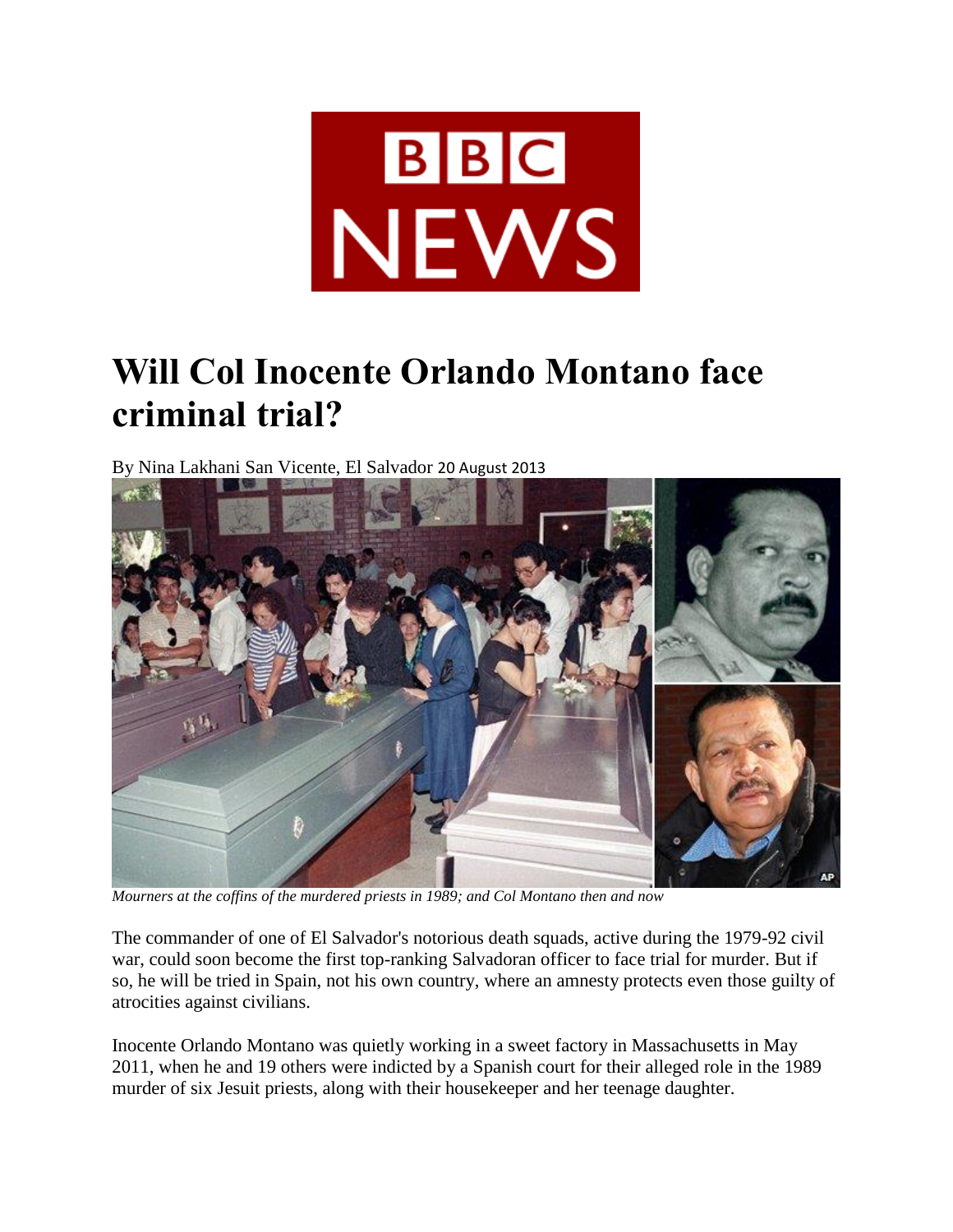Five of the priests - outspoken critics of El Salvador's military regime - were Spanish. Spain asked for Montano to be extradited - and soon afterwards he was indicted by the US for having lied about his entry date and military past to obtain papers giving him the right to work in the US.

He pleaded guilty in September last year to six counts of immigration fraud and perjury and will be sentenced on Monday.

As vice-minister of public security, Colonel Montano had been one of El Salvador's top three military leaders. He was also commander of the feared Belloso Battalion.

In an expert report prepared for Montano's prosecution, political science professor Terry Karl argues that at least 1,169 human rights abuses - including 65 extra-judicial killings of named individuals, 51 reported disappearances and 520 torture victims - were carried out by units under Montano's command.

"The Jesuit massacre was not an aberration," she writes.



*Catholics in San Salvador mark the anniversary of the priests' deaths*

"Throughout Col Montano's 30-year military career, he ordered, abetted and assisted, and/or commanded troops that participated in a strategy of disappearance and arbitrary detention, rural massacres of civilian non-combatants, the forced disappearance of children, and the toleration of military-led death squads operating inside units under his command."

The US federal judge has indicated that Montano's sentence will reflect the gravity of his alleged human rights record - detailed in Karl's report and in testimonies from priests and civilian survivors of torture.

The San Francisco-based Center for Justice and Accountability (CJA), which helped trigger the indictment by filing a criminal complaint in Spain four years ago, expects the extradition process to begin while Montano is in US custody.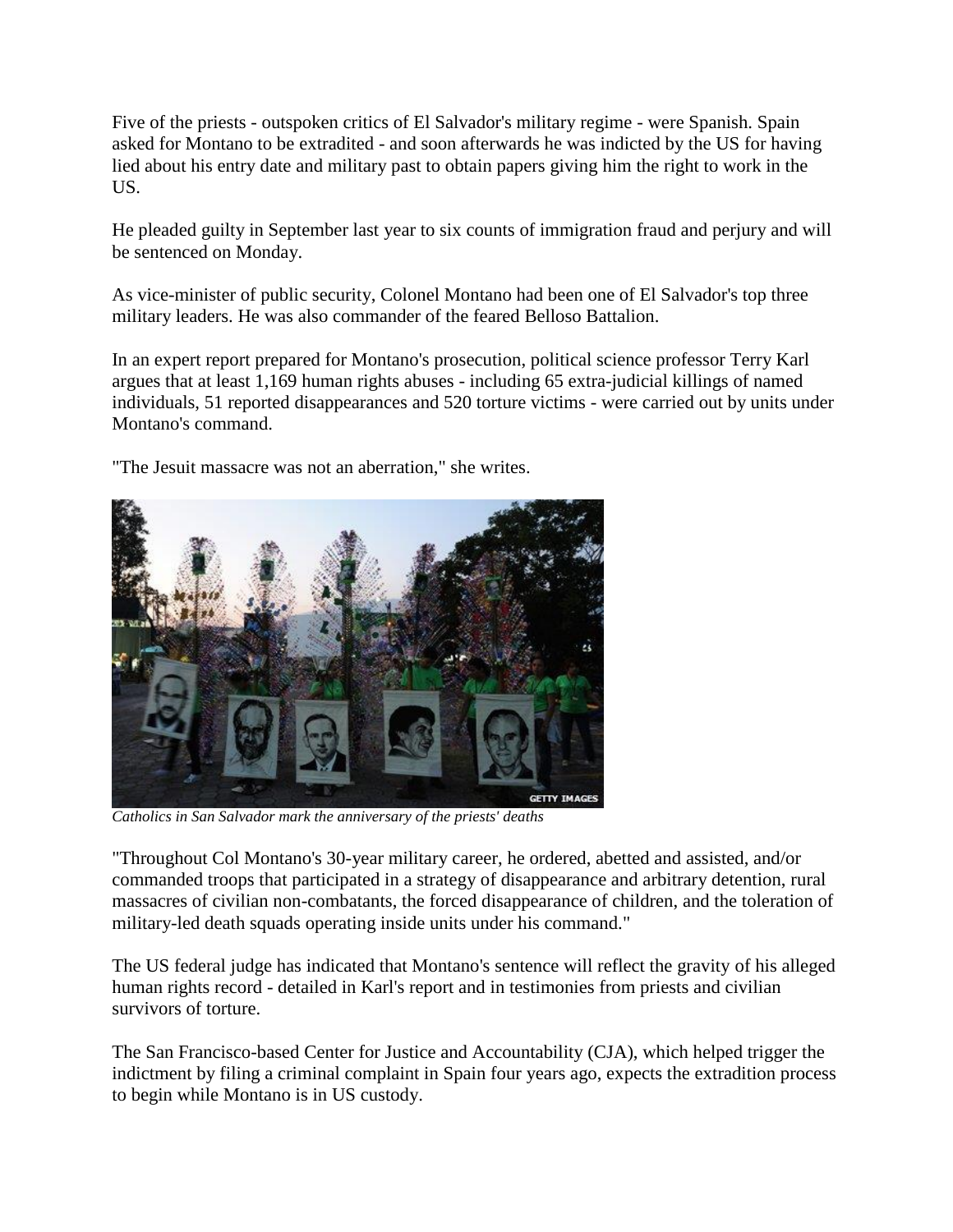Up to now, no top-ranking Salvadoran commander has faced criminal prosecution for any civil war offence.

Two others who "retired" to Florida - Generals Jose Guillermo Garcia and Carlos Vides Casanova - have been fighting deportation proceedings brought under a post-9/11 law intended to stop human rights violators residing in the country.

Both have also been sued in the civil courts. In 2002, a West Palm Beach jury found them guilty of torturing three civilians and awarded \$55m, \$300,000 of which has so far been paid.

But the immigration proceedings against Montano have already arguably done more to raise hopes among civilian victims that justice may one day be done, by legally dissecting several atrocities for the first time.

One is the El Calabozo massacre, in which 200 to 300 *campesinos*, or peasant farmers, were killed on 22 August 1982 by the Belloso Battalion under Montano's command, and the equally feared Atlactl Battalion.

El Calabozo was a scorched-earth operation carried out by the US-trained mobile death squads against alleged guerrilla supporters. The soldiers killed unarmed civilians, kidnapped children for illegal adoptions, bombed homes and destroyed crops.

The Salvadoran government has never officially recognised that the massacre took place.

Chunguita Realegeno, 58, who lost her whole family except one son in the massacre, says: "I hid with my baby for three days without food or water because we couldn't keep walking; I never saw my family again, I only found their bones. I suffer every day and night knowing those who killed my people are still free."

Prof Karl will testify in court on Thursday - the 31st anniversary of the massacre - as will General Mauricio Vargas, who Montano has called as an expert to challenge the allegations.

"A case like Montano's immigration prosecution provides a glimmer of hope that some truth and accountability will emerge from decades of lies, denial and impunity.," says Esther Major, Amnesty International's El Salvador researcher. "Evidence is being reviewed, massacres recognised as having happened, victims and survivors' words matter."

At one point, it seemed that El Salvador itself might repeal the amnesty law for former combatants, passed in 1993 in defiance of the terms of the peace agreement signed the previous year.

In 2000, the former rebels FMLN (Farabundo Marti National Liberation Front) won a legislative majority against the military-allied Arena party - the sort of political change which preceded the collapse of amnesties in Chile, Argentina, Guatemala and Honduras.